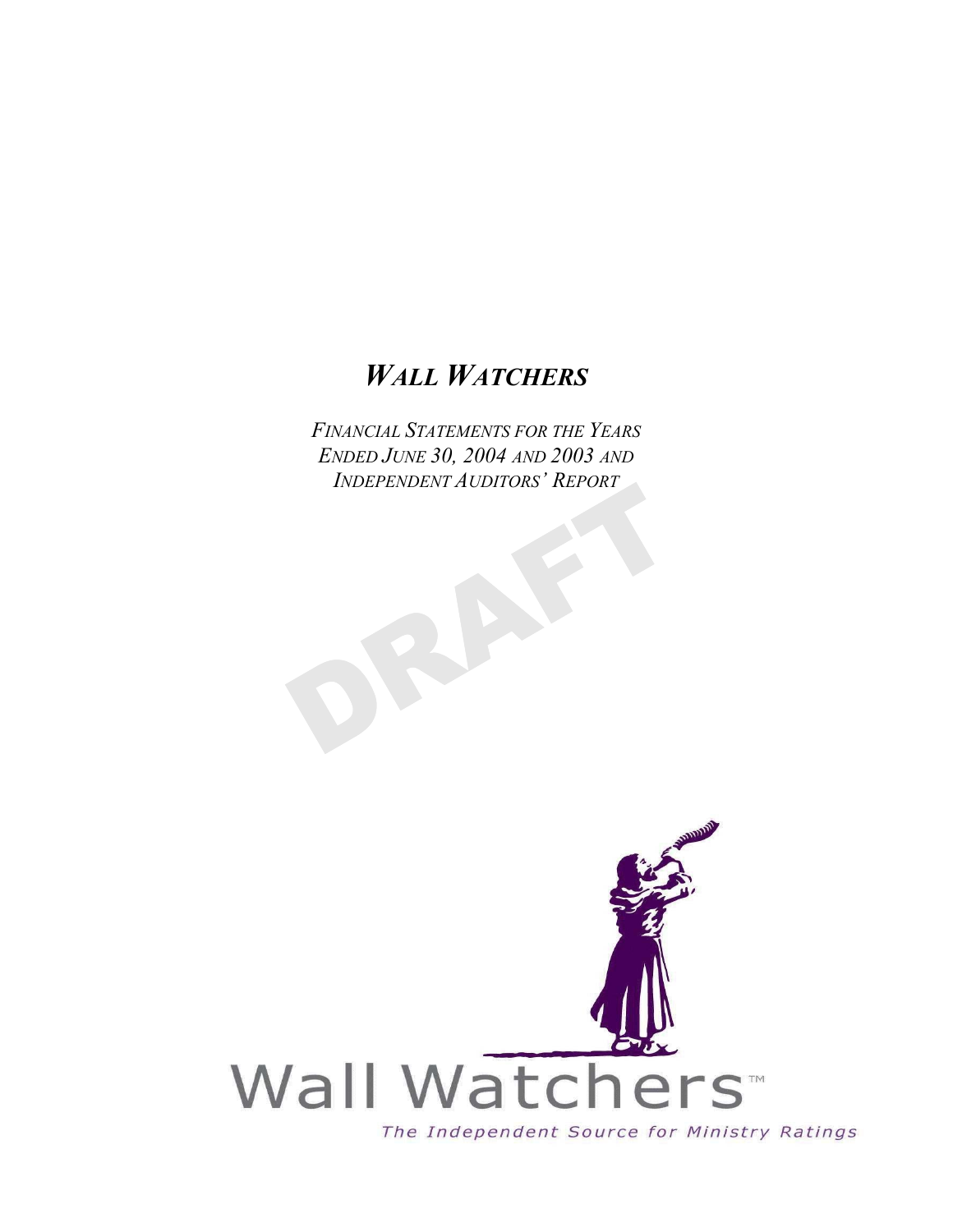| <b>Audited Financial Statements:</b> |  |
|--------------------------------------|--|
|                                      |  |
|                                      |  |
|                                      |  |
|                                      |  |
|                                      |  |

Page

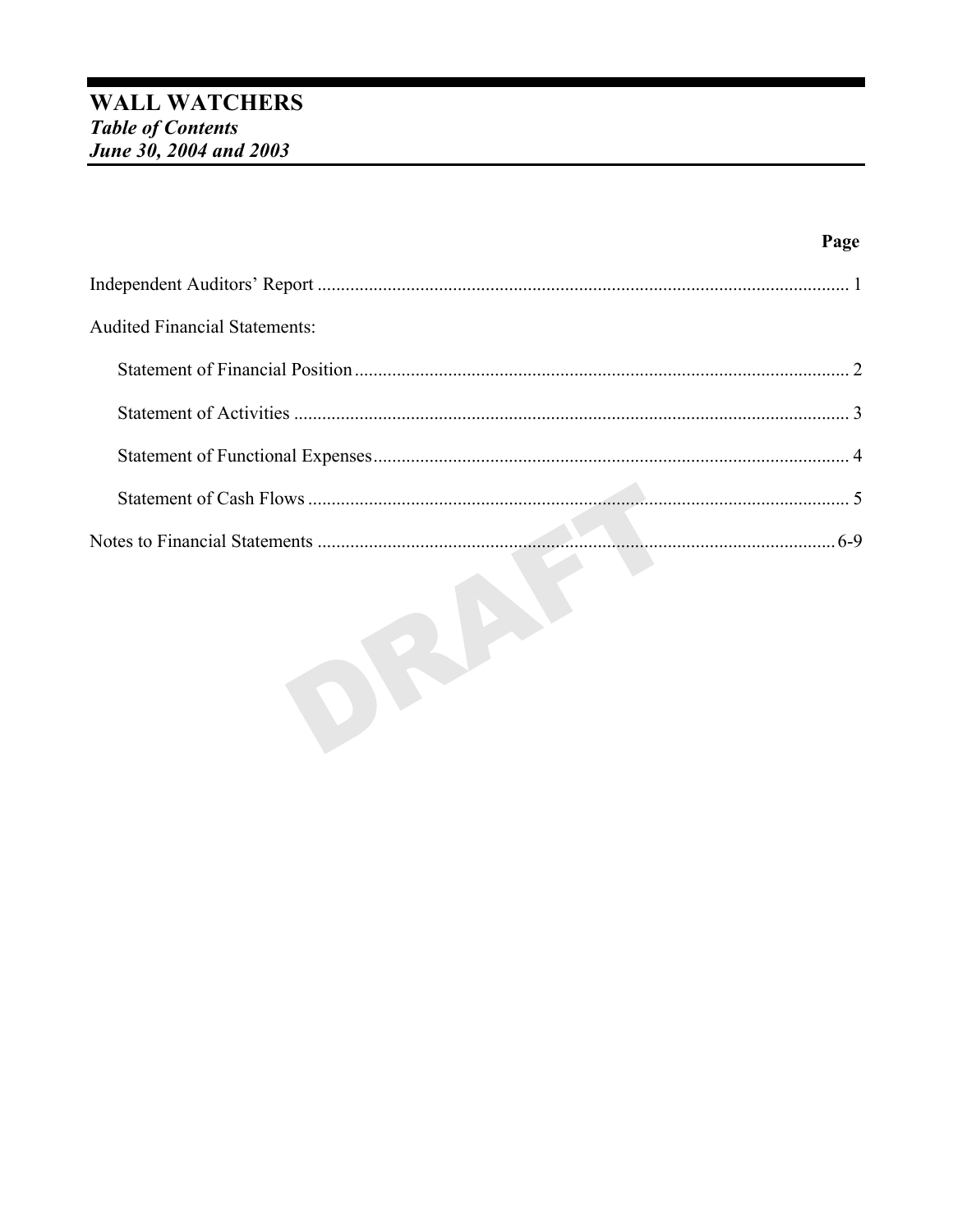CERTIFIED PUBLIC ACCOUNTANTS 1001M OREHEAD SQUARE DRIVE · SUITE 450 CHARLOTTE, NORTH CAROLINA 28203 CHARLOTTE, NORTH CAROLINA 28203 TELEPH ON E:704-372-1515 • FACSIM ILE:704-372-6066 TERRY W .LAN CASTER

# **INDEPENDENT AUDITORS' REPORT**

To the Board of Directors of Wall Watchers Matthews, North Carolina

We have audited the accompanying statements of financial position of Wall Watchers, (a not-for-profit organization) as of June 30, 2004 and 2003, and the related statements of activities, functional expenses, and cash flows for the years then ended. These financial statements are the responsibility of the management of Wall Watchers. Our responsibility is to express an opinion on these financial statements based on our audit.

We conducted our audits in accordance with U.S. generally accepted auditing standards. Those standards require that we plan and perform the audits to obtain reasonable assurance about whether the financial statements are free of material misstatement. An audit includes examining, on a test basis, evidence supporting the amounts and disclosures in the financial statements. An audit also includes assessing the accounting principles used and significant estimates made by management, as well as evaluating the overall financial statement presentation. We believe that our audits provide a reasonable basis for our opinion.

In our opinion, the financial statements referred to above present fairly, in all material respects, the financial position of Wall Watchers, as of June 30, 2004 and 2003, and the results of its operations and its cash flows for the years then ended in conformity with U.S. generally accepted accounting principles.

August 25, 2004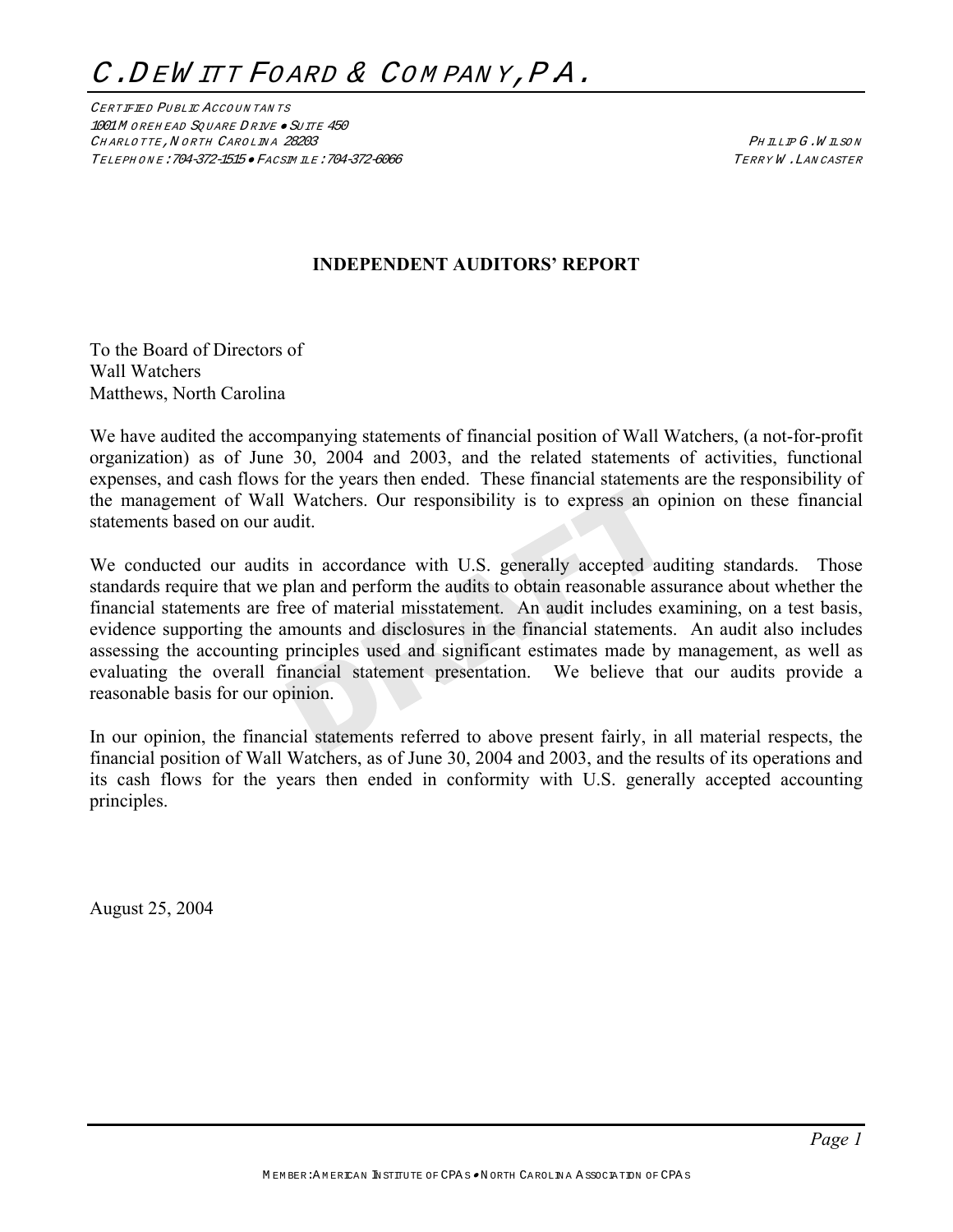# **WALL WATCHERS** *Statement of Financial Position June 30, 2004 and 2003*

|                                              |               | June 30,                  |        |  |  |
|----------------------------------------------|---------------|---------------------------|--------|--|--|
|                                              | 2004          |                           | 2003   |  |  |
| <u>ASSETS</u>                                |               |                           |        |  |  |
| <b>Current Assets:</b>                       |               |                           |        |  |  |
| Cash and equivalents                         | \$<br>125,710 | \$                        | 51,418 |  |  |
| Marketable securities                        | 1,973         |                           | 3,201  |  |  |
| Prepaid expenses                             | 6,031         |                           | 7,790  |  |  |
| <b>Total Current Assets</b>                  | 133,714       |                           | 62,409 |  |  |
| <b>Noncurrent Assets:</b>                    |               |                           |        |  |  |
| Property, net of accumulated depreciation    |               |                           |        |  |  |
| of \$35,988 and \$30,631                     | 6,032         |                           | 11,388 |  |  |
| System development costs, net of accumulated |               |                           |        |  |  |
| amortization of \$119,820 and \$112,378      |               |                           | 7,442  |  |  |
| <b>Total Noncurrent Assets</b>               | 6,032         |                           | 18,830 |  |  |
| <b>TOTAL ASSETS</b>                          | 139,746<br>S  | $\mathbb{S}$              | 81,239 |  |  |
|                                              |               |                           |        |  |  |
| <b>LIABILITIES AND NET ASSETS</b>            |               |                           |        |  |  |
| <b>Current Liabilities:</b>                  |               |                           |        |  |  |
| Accounts payable                             | \$<br>2,463   | \$                        | 2,775  |  |  |
| <b>Accrued liabilities</b>                   | 3,589         |                           | 13,370 |  |  |
| <b>Total Current Liabilities</b>             | 6,052         |                           | 16,145 |  |  |
| Noncurrent Liabilities:                      |               |                           |        |  |  |
| Deferred compensation                        |               |                           | 1,082  |  |  |
| Net Assets:                                  |               |                           |        |  |  |
| Unrestricted                                 | 133,694       |                           | 64,012 |  |  |
| TOTAL LIABILITIES AND NET ASSETS             | \$<br>139,746 | $\boldsymbol{\mathsf{S}}$ | 81,239 |  |  |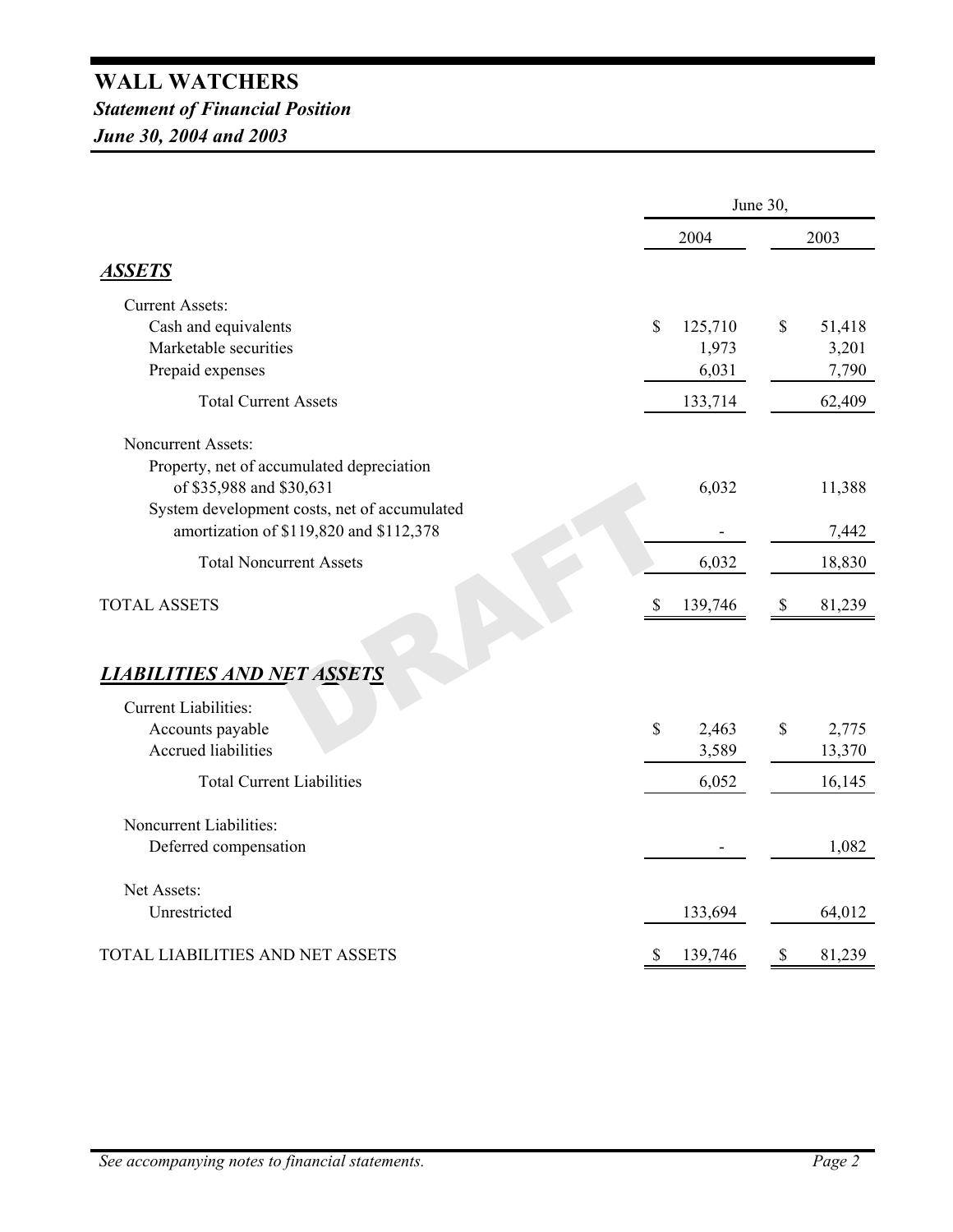|                                         | Year Ended June 30, |               |           |  |  |
|-----------------------------------------|---------------------|---------------|-----------|--|--|
|                                         | 2004                |               | 2003      |  |  |
| <b>SUPPORT AND REVENUE</b>              |                     |               |           |  |  |
| Contributions                           | \$<br>454,800       | $\mathbb{S}$  | 249,601   |  |  |
| Investment income (loss)                | 822                 |               | 3,511     |  |  |
| Gain (loss) on disposal of fixed assets |                     |               | (24)      |  |  |
| <b>Total Support and Revenue</b>        | 455,622             |               | 253,088   |  |  |
| <b>EXPENSES</b>                         |                     |               |           |  |  |
| Program services                        | 312,396             |               | 316,876   |  |  |
| Management and general                  | 24,292              |               | 49,819    |  |  |
| Fundraising                             | 49,252              |               | 29,155    |  |  |
| <b>Total Expenses</b>                   | 385,940             |               | 395,850   |  |  |
| <b>CHANGE IN NET ASSETS</b>             | 69,682              |               | (142,762) |  |  |
| NET ASSETS, BEGINNING                   | 64,012              |               | 206,774   |  |  |
| NET ASSETS, ENDING                      | 133,694             | $\mathcal{S}$ | 64,012    |  |  |
|                                         |                     |               |           |  |  |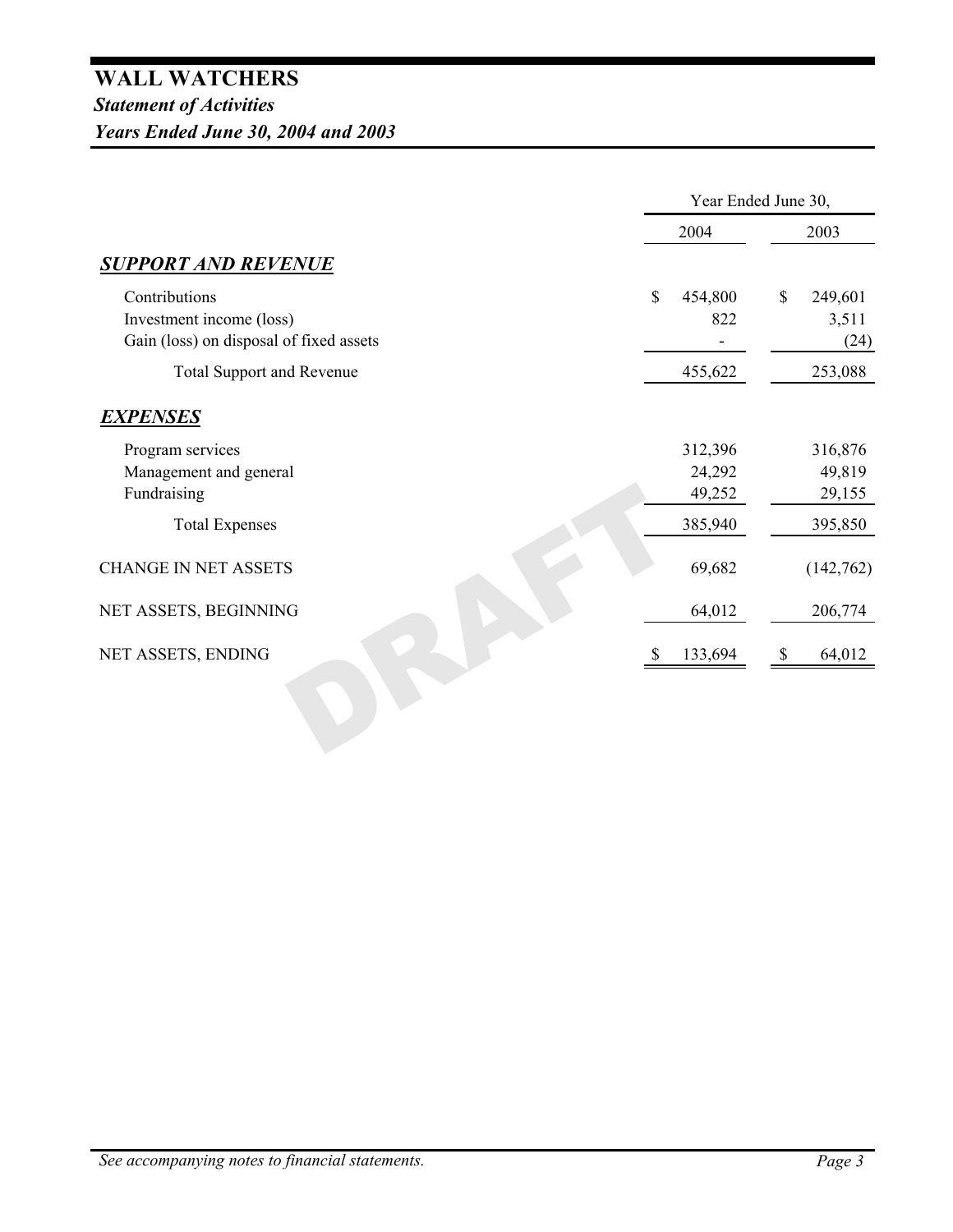# **WALL WATCHERS**

# *Statement of Functional Expenses*

*Years Ended June 30, 2004 and 2003*

|                                                        | Year Ended June 30, 2004          |              |                           |    |                          |               | Year Ended June 30, 2003    |              |                             |    |                           |              |                          |     |                             |  |
|--------------------------------------------------------|-----------------------------------|--------------|---------------------------|----|--------------------------|---------------|-----------------------------|--------------|-----------------------------|----|---------------------------|--------------|--------------------------|-----|-----------------------------|--|
|                                                        | Program<br>Services               |              | Management<br>and General |    | Fundraising              |               | <b>TOTAL</b>                |              | Program<br>Services         |    | Management<br>and General |              | Fundraising              |     | <b>TOTAL</b>                |  |
| <b>PERSONNEL</b>                                       |                                   |              |                           |    |                          |               |                             |              |                             |    |                           |              |                          |     |                             |  |
| Salaries and wages<br>Payroll taxes<br><b>Benefits</b> | 172,496<br>S.<br>14,886<br>36,450 | $\mathbb{S}$ | 9,301<br>803<br>1,853     | \$ | 27,695<br>2,390<br>6,000 | <sup>\$</sup> | 209,492<br>18,079<br>44,303 | <sup>S</sup> | 147,412<br>12,539<br>22,953 | \$ | 27,984<br>2,380<br>4,357  | $\mathbb{S}$ | 16,273<br>1,384<br>2,534 | \$. | 191,669<br>16,303<br>29,844 |  |
| <b>Total Personnel</b>                                 | 223,832                           |              | 11,957                    |    | 36,085                   |               | 271,874                     |              | 182,904                     |    | 34,721                    |              | 20,191                   |     | 237,816                     |  |
| <b>OTHER EXPENSES</b>                                  |                                   |              |                           |    |                          |               |                             |              |                             |    |                           |              |                          |     |                             |  |
| Editor<br>Research fellowship                          | 21,550                            |              |                           |    |                          |               | $\sim$<br>21,550            |              | 15,000<br>22,625            |    |                           |              |                          |     | 15,000<br>22,625            |  |
| Employee training and resources                        | 1,238                             |              | 67                        |    | 199                      |               | 1,504                       |              | 938                         |    | 221                       |              | 104                      |     | 1,263                       |  |
| Promotion and advertising                              | 5,877                             |              |                           |    | 69                       |               | 5,946                       |              | 7,407                       |    | 225                       |              | 1,429<br>131             |     | 8,836                       |  |
| Technology services<br>Conferences and meetings        | 2,188<br>3,774                    |              | 117                       |    | 351                      |               | 2,656<br>3,774              |              | 1,184<br>2,434              |    | 14                        |              | $\,8\,$                  |     | 1,540<br>2,456              |  |
| Travel and meals                                       | 342                               |              | 19                        |    | 55                       |               | 416                         |              | 676                         |    | 129                       |              | 74                       |     | 879                         |  |
| Rent and occupancy costs                               | 28,995                            |              | 3,624                     |    | 3,624                    |               | 36,243                      |              | 30,276                      |    | 3,785                     |              | 3,785                    |     | 37,846                      |  |
| Utilities<br>Telephone                                 | 2,119<br>5,307                    |              | 265<br>587                |    | 265<br>587               |               | 2,649<br>6,481              |              | 3,324<br>5,319              |    | 415<br>586                |              | 415<br>586               |     | 4,154<br>6,491              |  |
| Insurance                                              | 253                               |              | 2,606                     |    | 53                       |               | 2,912                       |              | 1,194                       |    | 2,718                     |              | 149                      |     | 4,061                       |  |
| Office and computer supplies                           | 1,291                             |              | 143                       |    | 7,026                    |               | 8,460                       |              | 4,074                       |    | 469                       |              | 1,714                    |     | 6,257                       |  |
| Printing and publications                              | 1,734                             |              | 94                        |    | 279                      |               | 2,107                       |              | 297                         |    | 56                        |              | 33                       |     | 386                         |  |
| Postage and shipping                                   | 1,080                             |              | 58                        |    | 173                      |               | 1,311                       |              | 710                         |    | 135                       |              | 78                       |     | 923                         |  |
| Dues and subscriptions                                 | 1,356                             |              | 73                        |    | 218                      |               | 1,647                       |              | 803                         |    | 152                       |              | 89                       |     | 1,044                       |  |
| Professional fees                                      |                                   |              | 3,000                     |    |                          |               | 3,000                       |              |                             |    | 3,000                     |              |                          |     | 3,000                       |  |
| Depreciation and amortization                          | 11,460                            |              | 1,071                     |    | 268                      |               | 12,799                      |              | 37,711                      |    | 1,477                     |              | 369                      |     | 39,557                      |  |
| Miscellaneous                                          |                                   |              | 611                       |    |                          |               | 611                         |              |                             |    | 1,716                     |              |                          |     | 1,716                       |  |
| <b>Total Other Expenses</b>                            | 88,564                            |              | 12,335                    |    | 13,167                   |               | 114,066                     |              | 133,972                     |    | 15,098                    |              | 8,964                    |     | 158,034                     |  |
| <b>TOTAL EXPENSES</b>                                  | 312,396<br>\$                     | \$           | 24,292                    | S  | 49,252                   | \$            | 385,940                     | \$           | 316,876                     | \$ | 49,819                    | \$           | 29,155                   | \$  | 395,850                     |  |

*See accompanying notes to financial statements. Page 4*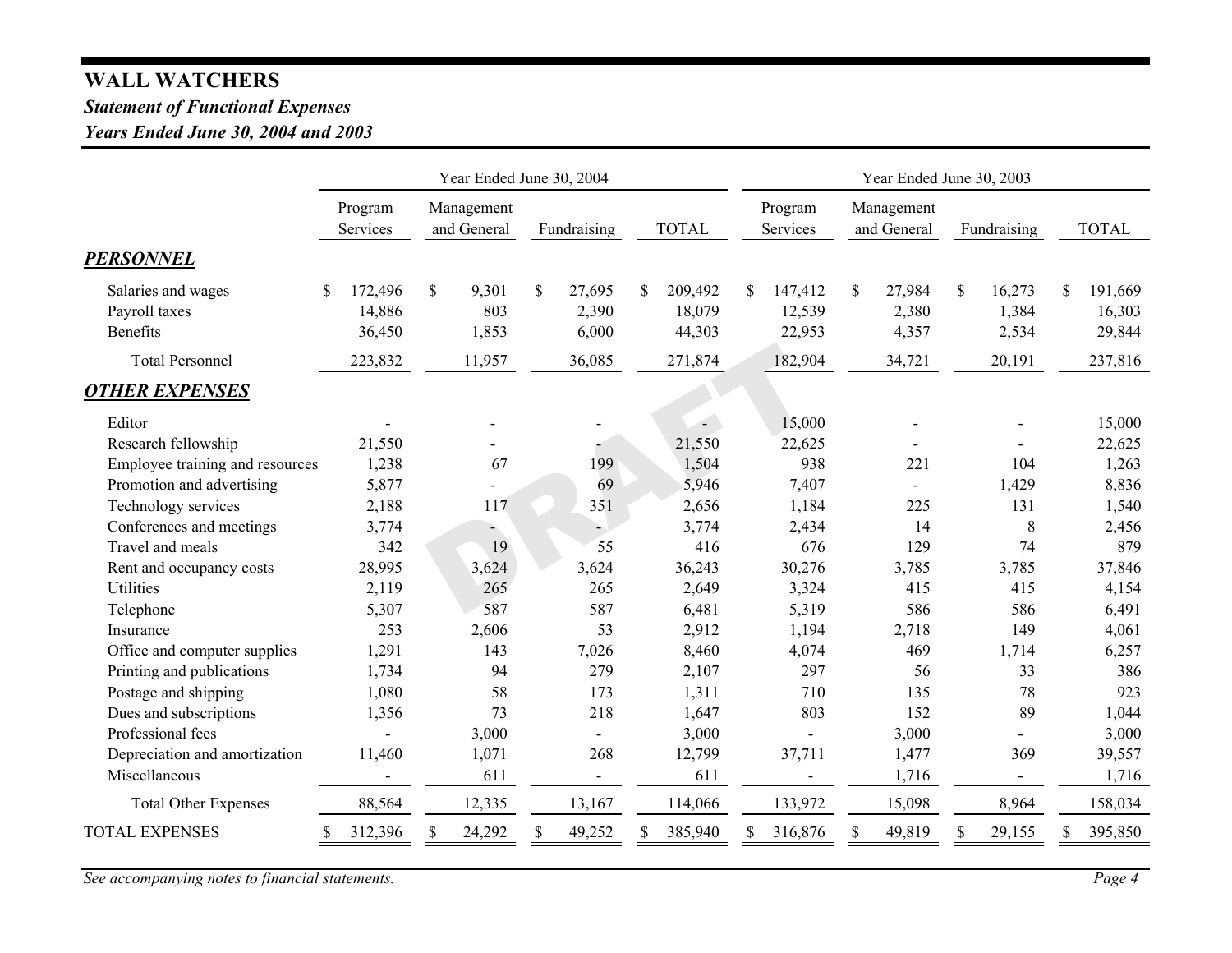# **WALL WATCHERS** *Statement of Cash Flows Years Ended June 30, 2004 and 2003*

|                                                   | Year Ended June 30, |              |            |  |
|---------------------------------------------------|---------------------|--------------|------------|--|
|                                                   | 2004                |              | 2003       |  |
| <b>OPERATING ACTIVITIES</b>                       |                     |              |            |  |
| Change in net assets                              | \$<br>69,682        | $\mathbb{S}$ | (142,762)  |  |
| Adjustments to reconcile change in net assets to  |                     |              |            |  |
| net cash provided (used) by operating activities: |                     |              |            |  |
| Depreciation and amortization                     | 12,799              |              | 39,557     |  |
| Realized and unrealized gain on investments       | (802)               |              | (3,104)    |  |
| (Increase) decrease in operating assets:          |                     |              |            |  |
| Prepaid expenses                                  | 1,759               |              | (4,657)    |  |
| Increase (decrease) in operating liabilities:     |                     |              |            |  |
| Accounts payable and accrued liabilities          | (10,093)            |              | (411)      |  |
| Deferred compensation                             | (1,082)             |              | (2, 477)   |  |
| Net Cash Flows from Operating Activities          | 72,263              |              | (113, 854) |  |
| <i><b>INVESTING ACTIVITIES</b></i>                |                     |              |            |  |
| Purchases of marketable securities                | (3,077)             |              |            |  |
| Contribution of marketable securities             | (557)               |              | (211, 250) |  |
| Proceeds from sales of marketable securities      | 5,663               |              | 217,913    |  |
| Purchases of property                             |                     |              | (5,215)    |  |
| Net Cash Flows from Investing Activities          | 2,029               |              | 1,448      |  |
| <b>CHANGE IN CASH</b>                             | 74,292              |              | (112, 406) |  |
| CASH AND EQUIVALENTS, BEGINNING                   | 51,418              |              | 163,824    |  |
| CASH AND EQUIVALENTS, ENDING                      | \$<br>125,710       | $\mathbb S$  | 51,418     |  |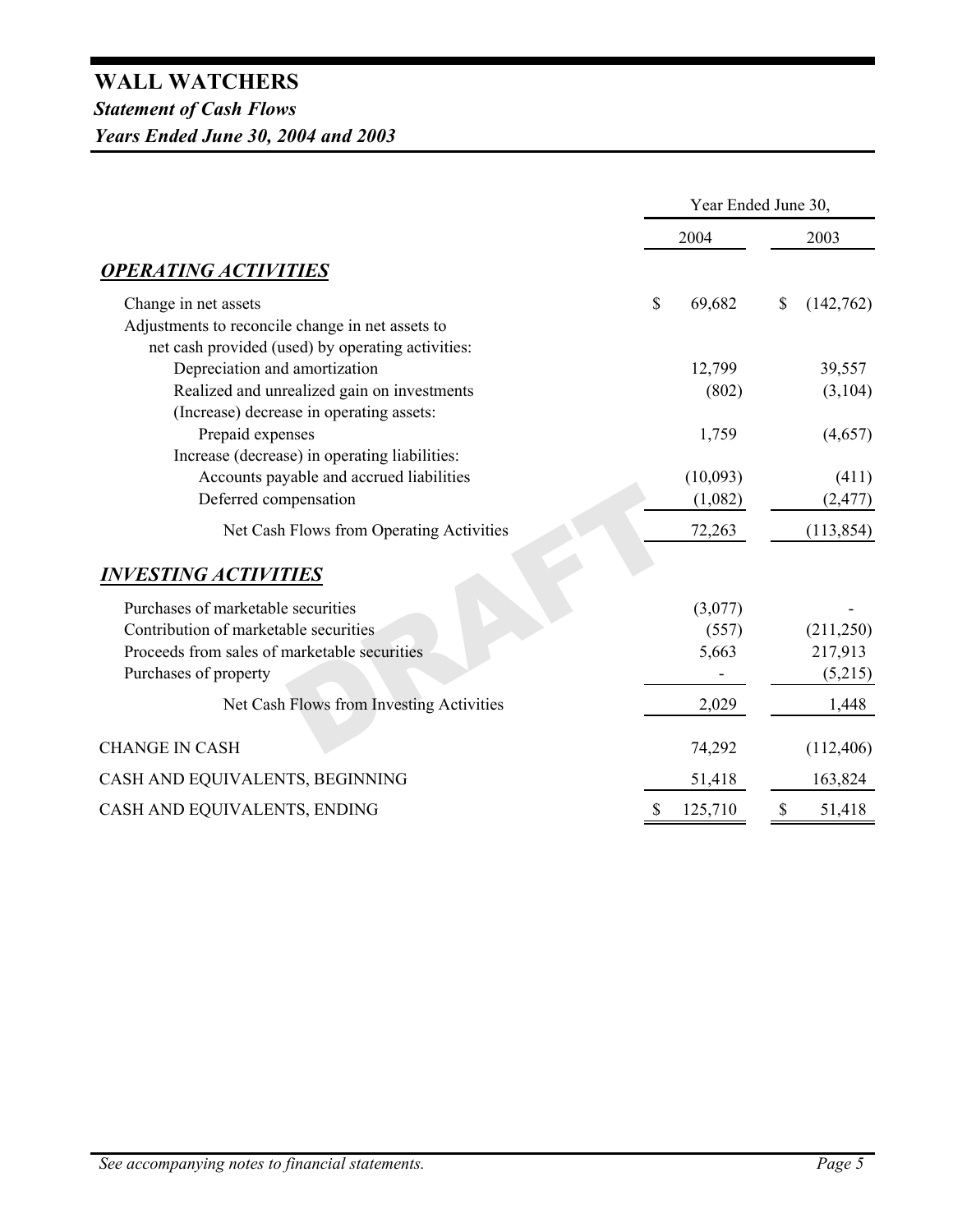# **NOTE 1 - SUMMARY OF OPERATIONS**

#### *Operations*

Wall Watchers, a North Carolina not-for-profit corporation, is a nonprofit Christian ministry established in July, 1998 to promote the Biblical principles of stewardship and help people apply those principles in their lives. Wall Watchers is an information intermediary; it collects, processes and disseminates information, primarily to help donors make better informed giving decisions, but also to promote Christian stewardship in general. During the fiscal year ended June 30, 2004, Wall Watchers continued to carry out this mission by conducting research on more than 500 Christian ministries, developing the databases and web sites used to capture and convey this research, and promoting Wall Watchers' products and mission to the public.

Wall Watchers currently operates two programs to accomplish its purpose:

MinistryWatch.com – Through a searchable database contained on the web site, www.ministrywatch.com, Wall Watchers provides free informational profiles of Christian ministries. These profiles contain descriptions, organization details, summarized financial information, ratings, transparency grades, qualitative research and analysis, and other tools to help users learn more about individual ministries. The independent evaluations found on MinistryWatch.com are intended primarily as a service to donors. Information is obtained through contact with the ministries and through the research efforts of the Wall Watcher's analysts.

thegoodsteward.com – Through the web site www.thegoodsteward.com, Wall Watchers provides a centralized source of written articles and interactive tools through which the public can be encouraged and educated in the many areas of Biblical stewardship. Wall Watchers publishes or republishes articles written by numerous authors on topics ranging from financial matters to life stewardship.

# **NOTE 2 - SUMMARY OF SIGNIFICANT ACCOUNTING POLICIES**

#### *Basis of presentation*

The financial statements have been prepared on the accrual basis of accounting in conformity with Statement of Financial Accounting Standards (SFAS) No. 117, *Financial Statements of Not-for-Profit Organizations.* Under SFAS No. 117, Wall Watchers is required to report information regarding its financial position and activities according to three classes of net assets: unrestricted net assets, temporarily restricted net assets, and permanently restricted net assets. As of June 30, 2004 and 2003, Wall Watchers had no permanently restricted net assets and no remaining temporarily restricted net assets.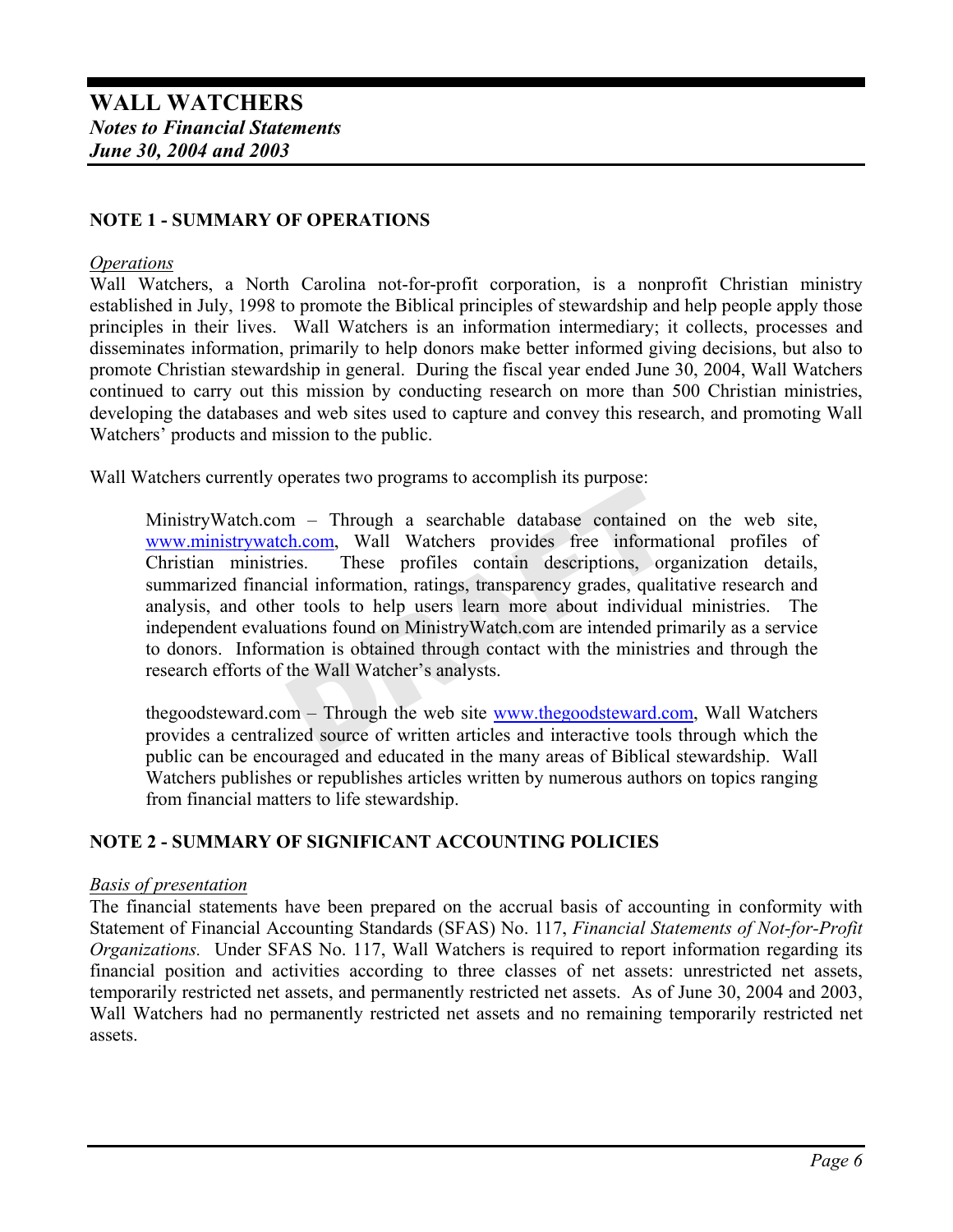### **NOTE 2 - SUMMARY OF SIGNIFICANT ACCOUNTING POLICIES, continued**

#### *Contributions*

Wall Watchers accounts for contributions in accordance with Statement of Financial Accounting Standards (SFAS) No. 116, *Accounting for Contributions Received and Contributions Made.* Accordingly, Wall Watchers reports gifts of cash and other assets as restricted support if they are received with donor stipulations that limit the use of the donated assets. As permitted under SFAS No. 116, Wall Watchers has adopted a policy that all temporarily restricted contributions utilized by yearend are recorded as unrestricted support.

#### *Cash and equivalents*

Cash and equivalents consists of cash on hand, cash in banks, certificates of deposit with an original maturity of 90 days or less, and money market funds.

### *Property*

Property consists of office furniture, equipment, and computers and is recorded at cost if purchased or fair value if donated. Depreciation is computed using the straight-line method with no salvage values over the estimated useful lives of the related assets, which vary from three to eight years.

#### *System development costs*

Costs of developing the web sites, databases, and systems to allow Wall Watchers to carry out its intended purpose have been capitalized and are amortized using the straight-line method over a period of three years.

#### *Donated services*

A number of volunteers, including members of the Board of Directors, contribute significant amounts of time to Wall Watchers. The value of this contributed time does not meet the criteria for recognition of contributed services and, accordingly, is not reflected as support in the accompanying financial **statements** 

#### *Allocation of expenses*

Expenses of Wall Watchers are reported on the functional basis in the statements of activities. Accordingly, expenses are allocated to program services, management and general, or fundraising according to the function benefited.

#### *Federal income tax status*

Wall Watchers is exempt from Federal income tax on its exempt function income under Internal Revenue Code Section  $501(c)(3)$  and is classified as other than a private foundation as defined by Section 509(a) of the Internal Revenue Code.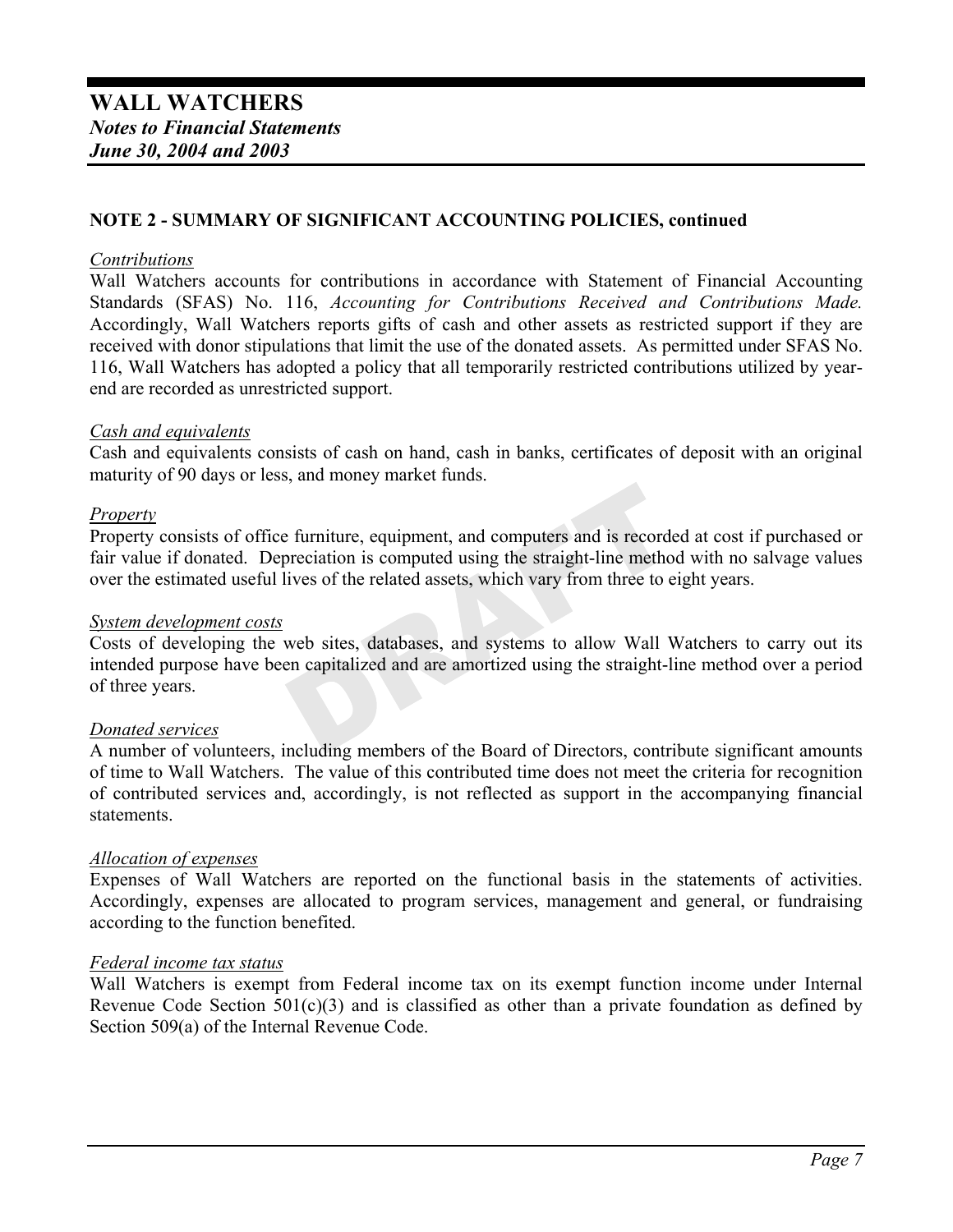# **NOTE 2 - SUMMARY OF SIGNIFICANT ACCOUNTING POLICIES, continued**

#### *Use of estimates*

The preparation of financial statements in conformity with U.S. generally accepted accounting principles requires management to make estimates and assumptions that affect certain reported amounts and disclosures. Therefore, actual results could be different from those estimates.

#### **NOTE 3 - INVESTMENTS**

#### *Balance at year-end*

Marketable securities are recorded at fair value with realized and unrealized gains and losses included in the statement of activities. Marketable securities as of June 30, 2004 and 2003 consisted primarily of investments in publicly traded common stocks and mutual funds.

#### *Investment income*

Investment activity for the years ended June 30, 2004 and 2003, was as follows:

|                                        | 2004 | 2003  |
|----------------------------------------|------|-------|
| Interest and dividend income           | 20   | 407   |
| Realized and unrealized gains (losses) | 802  | 3,104 |
| TOTAL                                  | 822  |       |

# **NOTE 4 - DONATED PROPERTY AND FACILITIES**

Wall Watchers received free use of its office space from a company that is owned by a board member during each of the years ended June 30, 2004 and 2003. The annual use of this space has been valued at \$36,000 for both years, and has been included as support and as rent expense in the accompanying statements of activities.

#### **NOTE 5 - DEFERRED COMPENSATION**

Wall Watchers previously had deferred compensation agreements with certain employees. Compensation expense related to these deferred compensation agreements totaled (\$1,082) and (\$2,477) for the years ended June 30, 2004 and 2003, respectively, and is included in employee benefits in the accompanying financial statements. As of June 30, 2004, there were no remaining deferred compensation agreements.